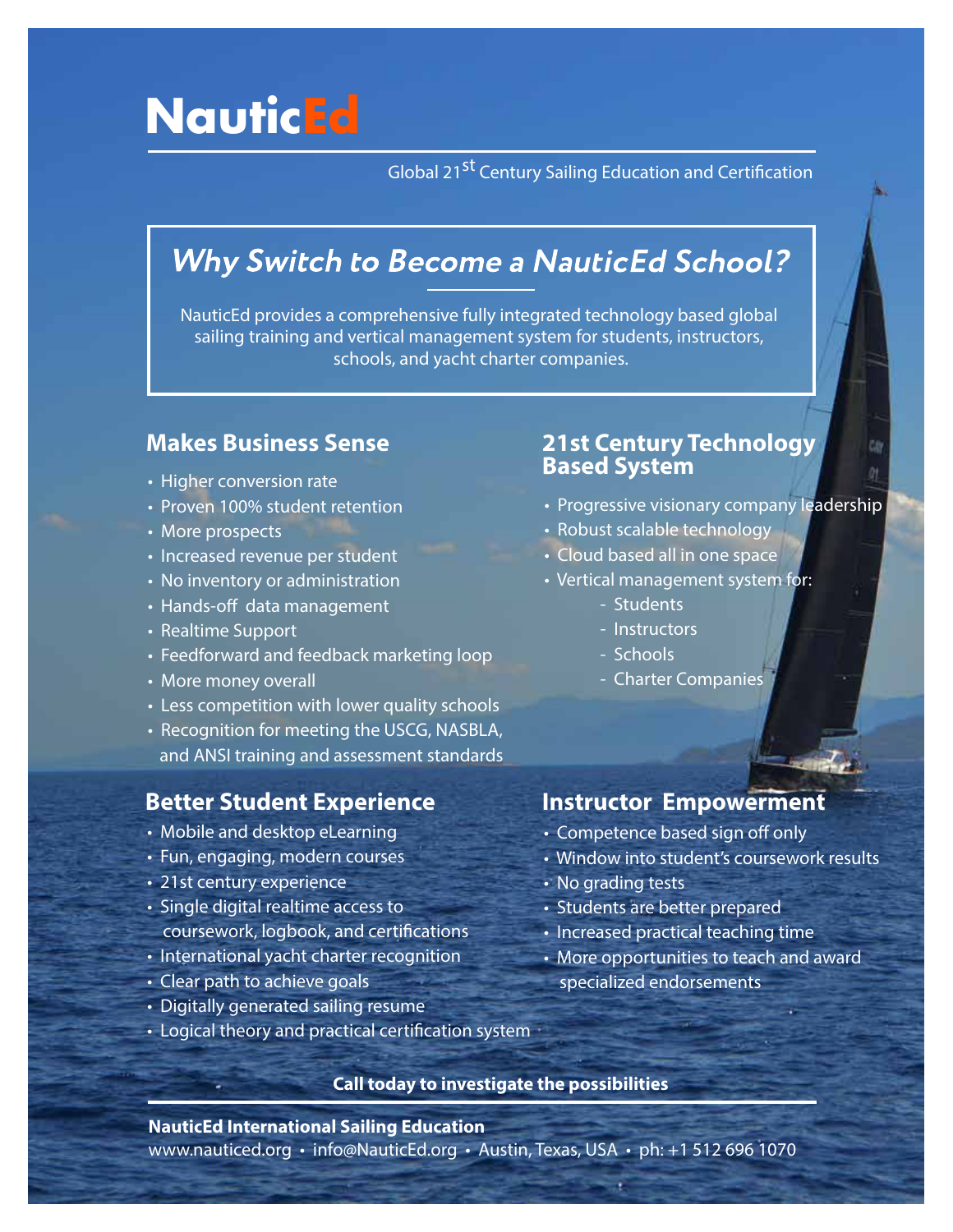

# **WHAT OTHERS ARE SAYING**

#### **Island Sailing School, Portland Oregon, Kirkland Washington**

Island Sailing joined to NauticEd after 20 years as an ASA school, and we are very pleased with the results. Our goal was to develop the best sailing program we could conceive for our students, and that includes consideration that National sailing "brands" have lost relevancy with today's standards and charter companies. We joined NauticEd because they proved themselves to be a potent partner in developing the resources, support and innovation needed to train and prepare students in a rapidly evolving and competitive sailing and charter market. Simply, training aligned with modern resources, support and methodology is what students want and need. As far as the switch over was concerned, although initially hesitant, Grant and his team made it very simple. We did not lose one student, to the contrary our business has grown from that very day.

*De Henderson - Island Sailing - feel free to contact us to validate this statement.* 

#### **Landfall Sailing, Austin Texas**

Landfall Sailing focuses on developing close relationships with our students using a highly professional approach. Having NauticEd as our training partner further demonstrates our commitment to professionalism right from the first contact with the student. In a matter of seconds I have the ability as an instructor to deliver high quality interactive sailing courses to my new student's computer or mobile device. NauticEd's modular approach allows us to tailor the degree of learning our students goals and objectives. By neatly dovetailing theory, education and logbook experience with our practical training, our students love watching their resume grow in real-time; this feature is unique to NauticEd. Landfall Sailing benefits from the fact that by the time we actually see the student, they have completed their theory coursework and testing. Given this, we can now focus on providing a fully professional practical training experience. At the end of our practical training and assessment, we just click a button to sign off on the student's competence. Our boats are immaculate and we expect the same for every aspect of the student's experience with us. With this, we get a lot of repeat upgrade business and word of mouth viral marketing.

*Bruce Schwaegel - Landfall Sailing - feel free to contact us to validate this statement.* 

#### **Vancouver Sailing School, Vancouver Canada**

We joined NauticEd in 2012 replacing the ASA program at our school. For us, the best parts are the quality selfpaced curriculum and the international recognition of the NauticEd Student Sailing Resume for international bareboat Charter companies like Sunsail, Moorings, Dream Yacht Charters, Spartivento and BVI Yacht Charters. Our Club has also benefitted from the streamlining of administrative processes including registration for courses, elimination of pre-course study package mailing & delivery follow-up, and the Instructor's smartphone student certification system. In the 21st century our Club doesn't want to mail and inventory books, grade tests and store records manually. Our Instructors love how we can confirm our students have completed the ashore theory and sailing knowledge before they show up for on-the-water practical sessions. The practical instruction time for boat handling and practicing Rules of the Road has increased by more than an hour. Our selling process has also been streamlined by entering a potential students email address and then just clicking a button to add two free courses to their online curriculum. We follow up and they join quickly after that. Not only has our closing rate gone up but the students keep coming back for more. I highly recommend joining the NauticEd network. *Carl Richardson - Vancouver Sailing School - feel free to contact us to validate this statement.* 

#### **Dauntless Sailing School, Giest Lake, Indiana**

NauticEd's systematic approach to building competent sailors is simply brilliant! NauticEd provides the opportunity for us to elevate the programs we offer to our students. Specifically, the combination of (1) sound, comprehensive, academic sailing knowledge education, (2) verified practical sailing skills competency based on national and international standards, and (3) a cloud-based central solution to track and log a student's academic